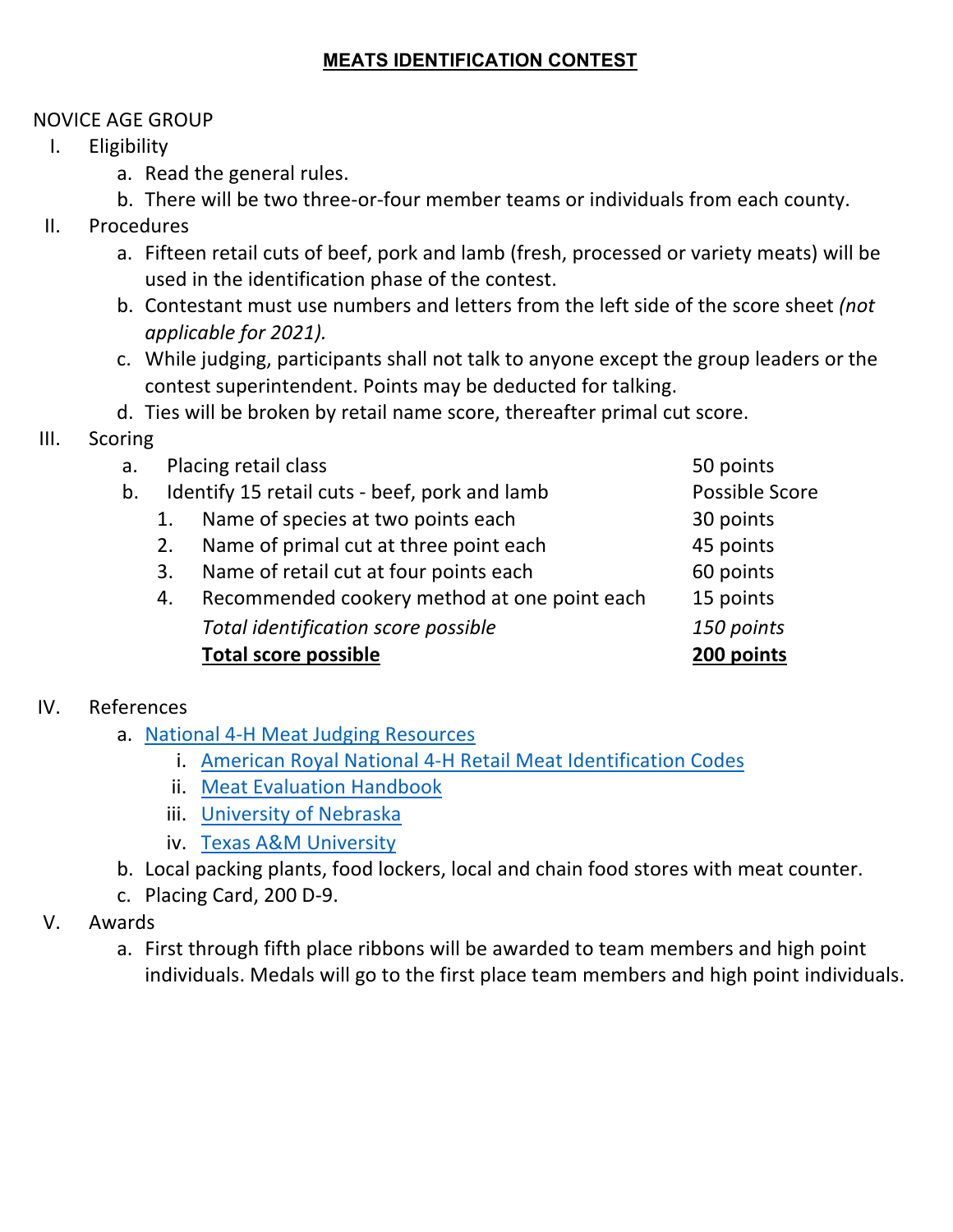#### 200.D-9

## NEW MEXICO STATE UNIVERSITY **COOPERATIVE EXTENSION SERVICE STATE 4-H OFFICE**

<u>아파이어</u>파이

н

1234<br>1243

1324 1342

1423 1432

2134

 $\frac{2143}{2214}$ 

Placing Card for  $4-H$ **Judging Events** 

| $-$                  | 43 14 |  |
|----------------------|-------|--|
|                      | 2341  |  |
|                      | 2413  |  |
| Class                | 2431  |  |
|                      | 3124  |  |
| Contestant No.       | 3142  |  |
|                      | 3214  |  |
| <b>Placing Score</b> | 3241  |  |
|                      | 3412  |  |
|                      | 3421  |  |
| Reasons Score        | 4123  |  |
|                      | 4132  |  |
| <b>Total Score</b>   | 4213  |  |
|                      | 4231  |  |
|                      | 4312  |  |
|                      | 4321  |  |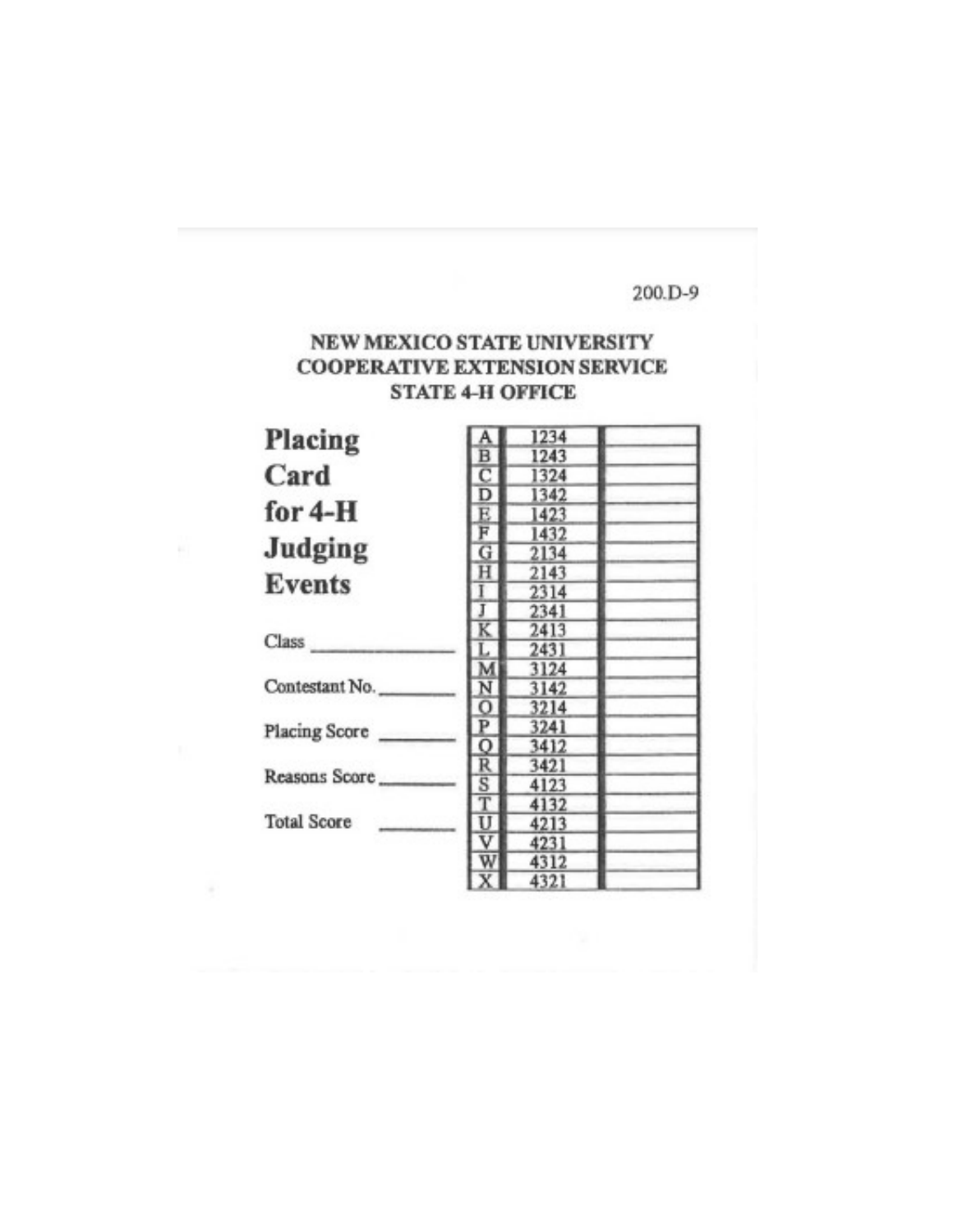#### **Retail Meat ID Master List**

 **Important Note:** The following material is provided as a study guide. Juniors will identify ten (10) cuts as to Species, Primal, Retail, and cookery.

| <b>SPECIES</b> | <b>PRIMAL</b>  | <b>RETAIL</b>                    | <b>COOKERY</b> |
|----------------|----------------|----------------------------------|----------------|
| <b>Beef</b>    | Chuck          | Top Blade Steak (Flat Iron)      | Dry            |
| <b>Beef</b>    | Flank          | <b>Flank Steak</b>               | Dry/Moist      |
| <b>Beef</b>    | Loin           | <b>Porterhouse Steak</b>         | Dry            |
| <b>Beef</b>    | Loin           | <b>T-Bone Steak</b>              | Dry            |
| <b>Beef</b>    | Plate          | <b>Short Ribs</b>                | <b>Moist</b>   |
| <b>Beef</b>    | <b>Rib</b>     | <b>Short Ribs</b>                | Dry            |
| <b>Beef</b>    | <b>Rib</b>     | <b>Ribeye Steak</b>              | Dry            |
| <b>Beef</b>    | Round          | <b>Bottom Round Roast</b>        | Dry/Moist      |
| <b>Beef</b>    | Round          | <b>Eye Round Steak</b>           | Dry/Moist      |
| <b>Beef</b>    | Round          | Top Round Steak                  | Dry            |
| <b>Beef</b>    | Various        | <b>Cube Steak</b>                | Dry/Moist      |
| <b>Beef</b>    | Various        | <b>Beef for Stew</b>             | Moist          |
| <b>Beef</b>    | Various        | <b>Ground Beef</b>               | Dry            |
| <b>Beef</b>    | Variety        | Heart                            | Dry/Moist      |
| <b>Beef</b>    | Variety        | Kidney                           | Dry/Moist      |
| <b>Beef</b>    | Variety        | Liver                            | Dry/Moist      |
| <b>Beef</b>    | Variety        | Oxtail                           | Moist          |
| <b>Beef</b>    | Variety        | Tongue                           | Dry/Moist      |
| Pork           | Ham/Leg        | Pork Fresh Ham Center slice      | Dry/Moist      |
| Pork           | Ham/Leg        | Pork Fresh Ham Shank Portion     | Dry/Moist      |
| Pork           | Loin           | <b>Blade Chops</b>               | Dry/Moist      |
| Pork           | Loin           | <b>Blade Roast</b>               | Dry/Moist      |
| Pork           | Loin           | <b>Center Rib Roast</b>          | Dry            |
| Pork           | Loin           | <b>Country Style Ribs</b>        | Dry/Moist      |
| Pork           | Loin           | Loin Chops                       | Dry            |
| Pork           | Loin           | Rib Chops                        | Dry            |
| Pork           | Loin           | <b>Butterflied Chop boneless</b> | Dry            |
| Pork           | Shoulder       | Arm Roast                        | Dry/Moist      |
| Pork           | Shoulder       | <b>Blade Boston Roast</b>        | Dry/Moist      |
| Pork           | Shoulder       | <b>Blade Steak</b>               | Dry/Moist      |
| Pork           | Side/Belly     | Slab Bacon                       | Dry            |
| Pork           | Side/Belly     | <b>Sliced Bacon</b>              | Dry            |
| Pork           | Spareribs      | Pork Spareribs                   | Dry/Moist      |
| Pork           | Variety        | Smoked Jowl                      | Dry/Moist      |
| Pork           | Variety        | Heart                            | Dry/Moist      |
| Pork           | Variety        | Kidney                           | Dry/Moist      |
| Pork           | Variety        | Liver                            | Dry/Moist      |
| Pork           | Variety        | Tongue                           | Dry/Moist      |
| Lamb           | Loin           | Loin Chops                       | Dry            |
| Lamb           | Rib            | Rib Chops                        | Dry            |
| Lamb           | <b>Rib</b>     | <b>Rib Roast</b>                 | Dry            |
| Lamb           | Shoulder       | Arm Chops                        | Dry/Moist      |
| Lamb           | Shoulder       | <b>Blade Chops</b>               | Dry/Moist      |
| Lamb           | Leg            | <b>Center Slice</b>              | Dry            |
| Lamb           | <b>Variety</b> | Heart                            | Dry/Moist      |
| Lamb           | Variety        | Kidney                           | Dry/Moist      |
| Lamb           | Variety        | Liver                            | Dry/Moist      |
| Lamb           | Variety        | Tongue                           | Dry/Moist      |